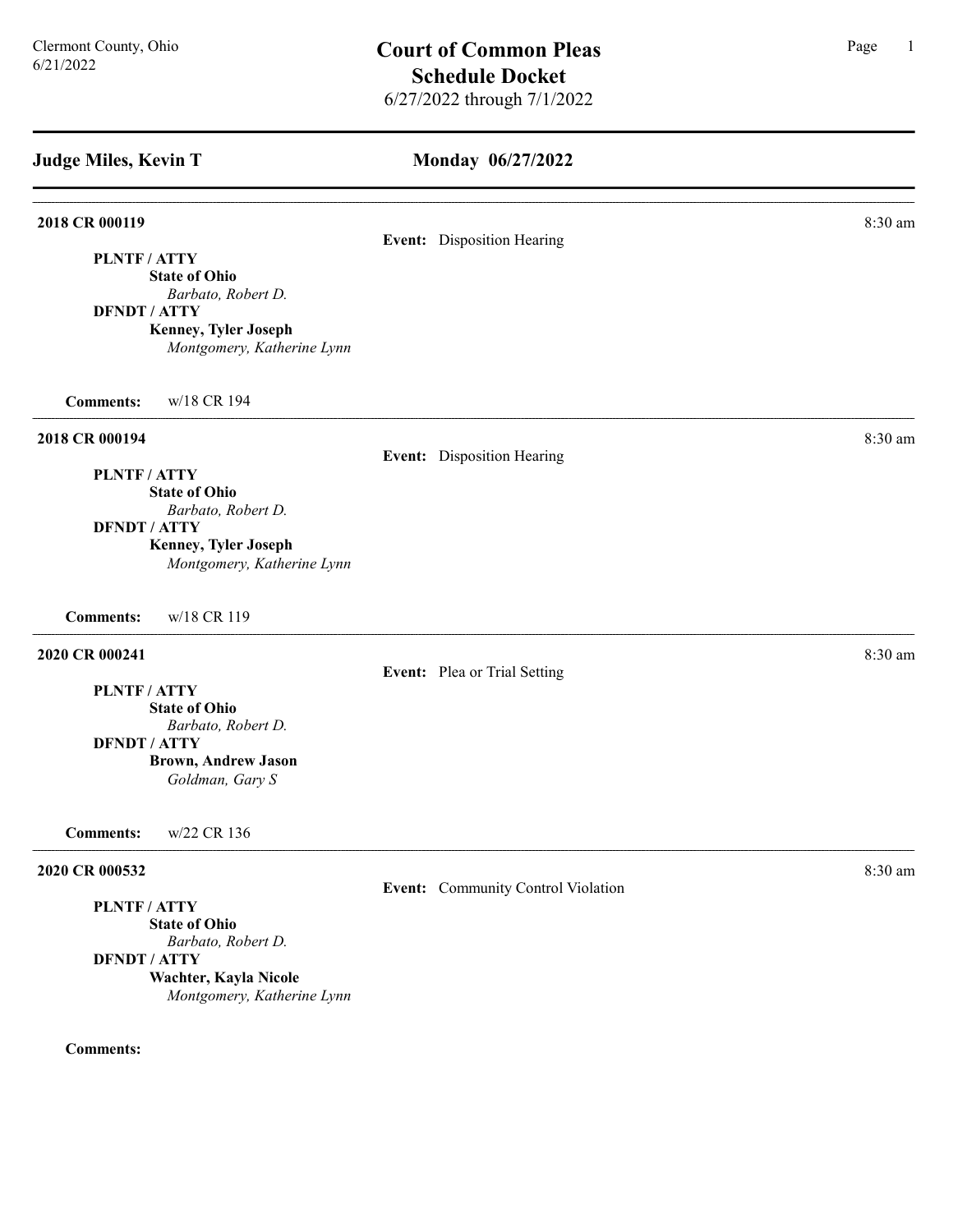#### Monday 06/27/2022

#### **2021 CR 000778** 8:30 am **8.30 am**

PLNTF / ATTY

State of Ohio Barbato, Robert D.

DFNDT / ATTY

Jenkins, Joseph D M Montgomery, Katherine Lynn

Comments:

#### **2021 CR 000810** 8:30 am **8.30 am**

#### Event: Plea or Trial Setting

Event: Pre-Trial

PLNTF / ATTY State of Ohio Barbato, Robert D. DFNDT / ATTY Knisley, Carrie J Campbell, Richard R

#### Comments:

#### 2021 CR 001057 8:30 am 2021 CR 001057

PLNTF / ATTY

State of Ohio Barbato, Robert D. DFNDT / ATTY Parks, David Campbell, Richard R

#### Comments:

#### **2022 CR 000109** 8:30 am **8:30 am**

PLNTF / ATTY

State of Ohio Barbato, Robert D. DFNDT / ATTY Kahrs, Robert Montgomery, Katherine Lynn

Comments:

Event: Sentencing on Community Control Violation

Event: Sentencing on Community Control Violation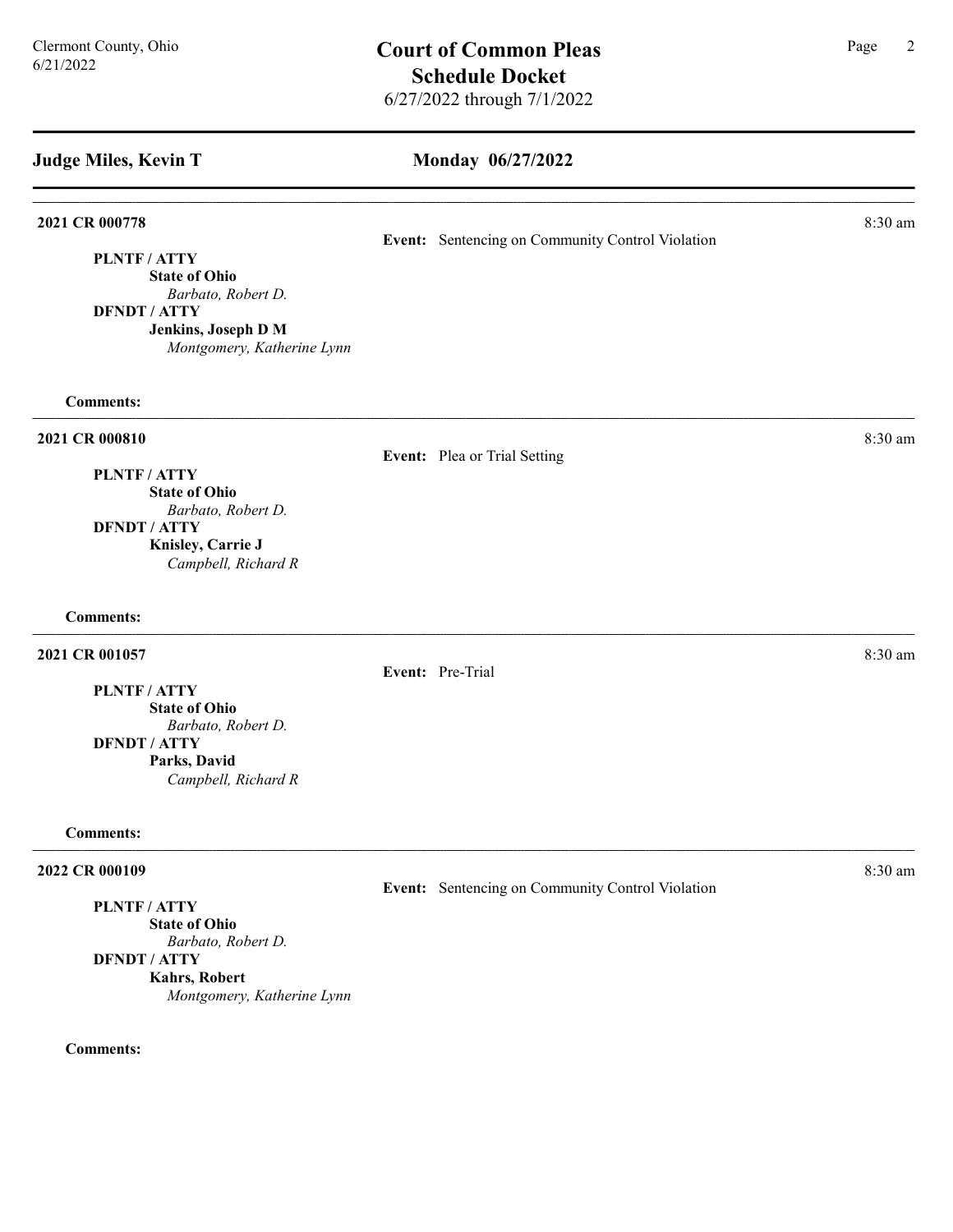# Monday 06/27/2022 Judge Miles, Kevin T 2022 CR 000136 8:30 am **8** Event: Plea or Trial Setting PLNTF / ATTY State of Ohio Barbato, Robert D. DFNDT / ATTY Brown, Andrew Jason Goldman, Gary S Comments: w/20 CR 241. **2022 CR 000160** 8:30 am **8:30 am** Event: Pre-Trial PLNTF / ATTY State of Ohio Barbato, Robert D. DFNDT / ATTY Krieg, Mariah R Campbell, Richard R Comments: 2022 CR 000343 8:30 am Event: Pre-Trial PLNTF / ATTY State of Ohio Barbato, Robert D. DFNDT / ATTY Carter, Brande Mae Campbell, Richard R Comments: **2022 CR 000518** 8:30 am **8:30 am** Event: Pre-Trial PLNTF / ATTY State of Ohio Barbato, Robert D. DFNDT / ATTY Posey, Zia Zynia Lewis, Elizabeth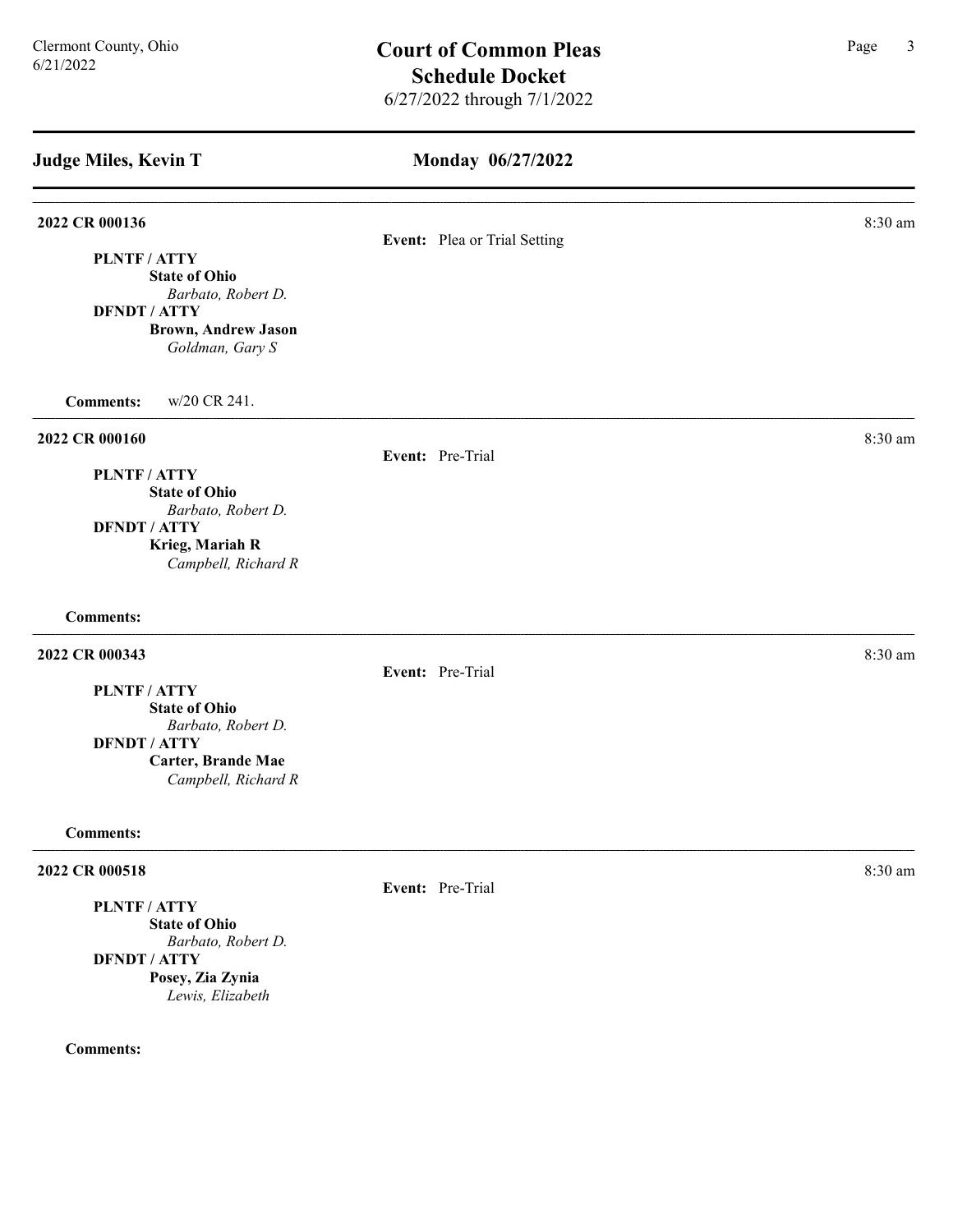## Tuesday 06/28/2022

| 2019 CR 000349                             | Event: Status Conference                                  | 8:00 am |
|--------------------------------------------|-----------------------------------------------------------|---------|
| <b>PLNTF/ATTY</b>                          |                                                           |         |
| <b>State of Ohio</b>                       |                                                           |         |
| Terpstra, Katherine<br><b>DFNDT / ATTY</b> |                                                           |         |
| Ishmail, Jabar Muhammed                    |                                                           |         |
| Bennett II, Clyde                          |                                                           |         |
| <b>Comments:</b>                           |                                                           |         |
| 2018 CR 000539                             |                                                           | 8:30 am |
|                                            | Event: Violation of Intervention in Lieu of<br>Conviction |         |
| PLNTF / ATTY                               |                                                           |         |
| <b>State of Ohio</b>                       |                                                           |         |
| Barbato, Robert D.<br><b>DFNDT / ATTY</b>  |                                                           |         |
| Frisby, Shaunaleetee M                     |                                                           |         |
| Montgomery, Katherine Lynn                 |                                                           |         |
| w/20 CR 255<br><b>Comments:</b>            |                                                           |         |
| 2020 CR 000255                             |                                                           | 8:30 am |
|                                            | Event: Community Control Violation                        |         |
| PLNTF / ATTY<br><b>State of Ohio</b>       |                                                           |         |
| Barbato, Robert D.                         |                                                           |         |
| <b>DFNDT / ATTY</b>                        |                                                           |         |
| Frisby, Shaunaleetee M                     |                                                           |         |
| Montgomery, Katherine Lynn                 |                                                           |         |
| <b>Comments:</b><br>w/18 CR 539            |                                                           |         |
| 2020 CR 001025                             |                                                           | 8:30 am |
| PLNTF / ATTY                               | Event: Plea or Trial Setting                              |         |
| <b>State of Ohio</b>                       |                                                           |         |
| Barbato, Robert D.                         |                                                           |         |
| <b>DENDT / ATTY</b>                        |                                                           |         |

#### Comments:

Wildon, Darius Bennett II, Clyde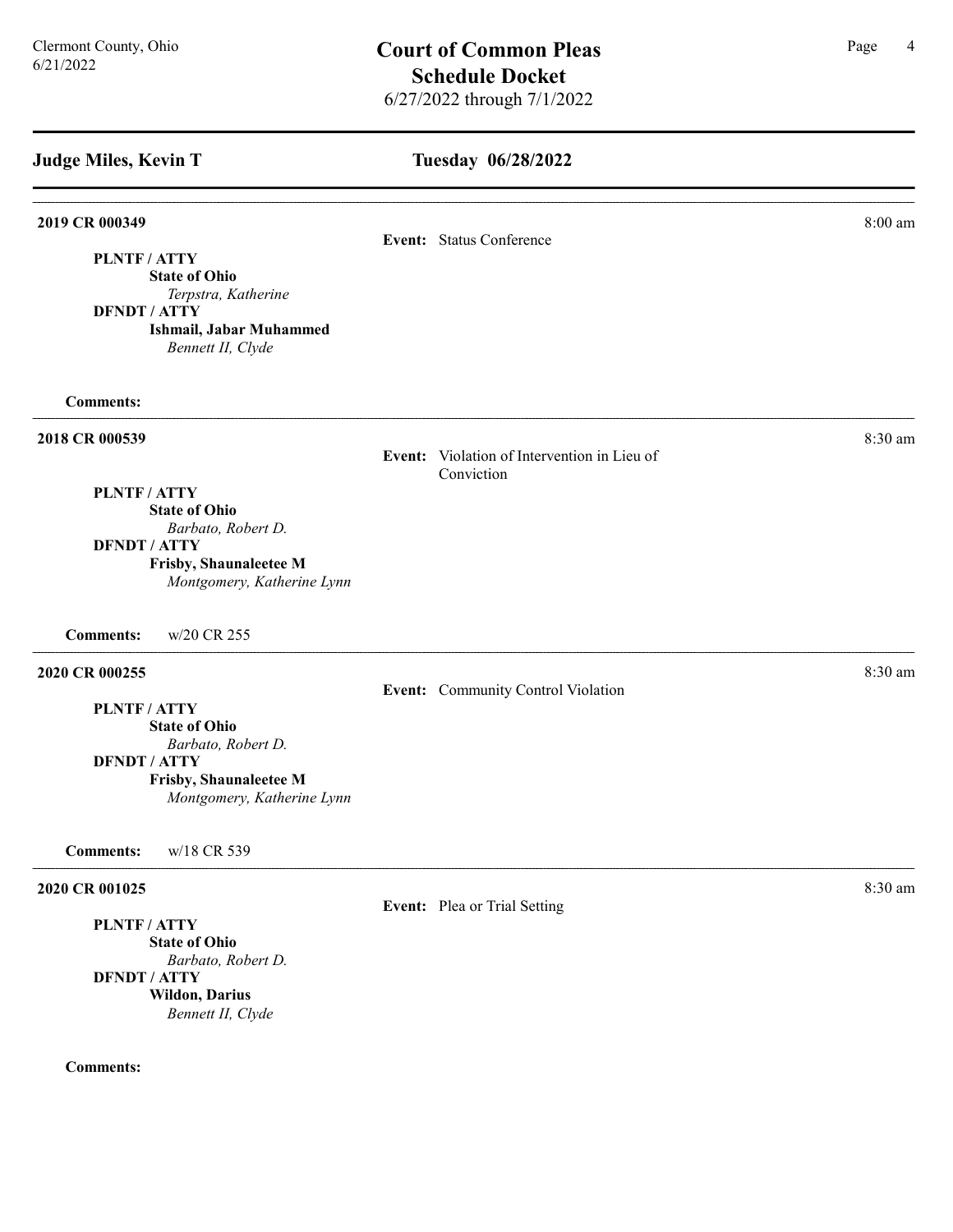#### Tuesday 06/28/2022

# **2021 CR 000761** 8:30 am **8.30 am** Event: Sentencing PLNTF / ATTY State of Ohio Barbato, Robert D. DFNDT / ATTY Lattimore, Rodrick Lou Bennett II, Clyde Comments: 2021 CR 000780 8:30 am 8:30 am Event: Plea or Trial Setting PLNTF / ATTY State of Ohio Barbato, Robert D. DFNDT / ATTY Noland, Brian Glen Campbell, Richard R Comments: **2021 CR 000950** 8:30 am **8:30 am** Event: Plea PLNTF / ATTY State of Ohio Barbato, Robert D. DFNDT / ATTY Terrell, Michelle L Cohen, Gregory A Comments: / Motion for ILC 2022 CR 000051 8:30 am 2022 CR 000051 Event: Plea or Trial Setting PLNTF / ATTY State of Ohio Barbato, Robert D. DFNDT / ATTY Bravard, Russell Campbell, Richard R Comments: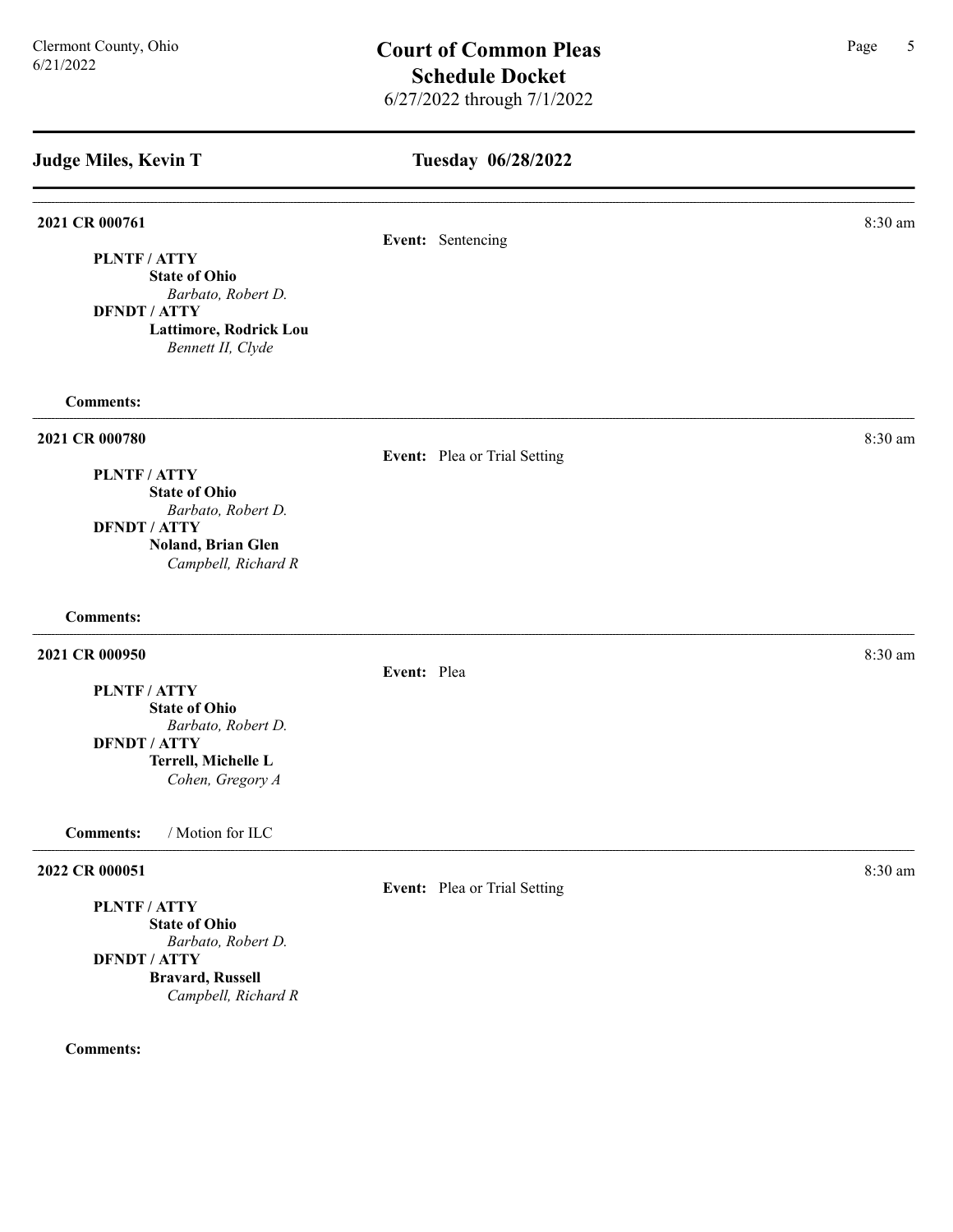PLNTF / ATTY

State of Ohio

### Tuesday 06/28/2022

2022 CR 000388 8:30 am Event: Plea or Trial Setting

Event: CLOSE GRAND JURY

| Barbato, Robert D.<br><b>DFNDT / ATTY</b> |                              |            |
|-------------------------------------------|------------------------------|------------|
| Ferreri, Christina M                      |                              |            |
| Wieczorek, Mark                           |                              |            |
| <b>Comments:</b>                          |                              |            |
| 2022 CR 000407                            |                              | 8:30 am    |
|                                           | Event: Plea or Trial Setting |            |
| PLNTF / ATTY                              |                              |            |
| <b>State of Ohio</b>                      |                              |            |
| Barbato, Robert D.                        |                              |            |
| <b>DFNDT / ATTY</b>                       |                              |            |
| <b>Sims, Charles Raymond</b>              |                              |            |
| Faris, Zachary                            |                              |            |
| <b>Comments:</b>                          |                              |            |
| 2016 MISC 00005                           |                              | $12:00$ pm |

MISC\_CRJ / ATTY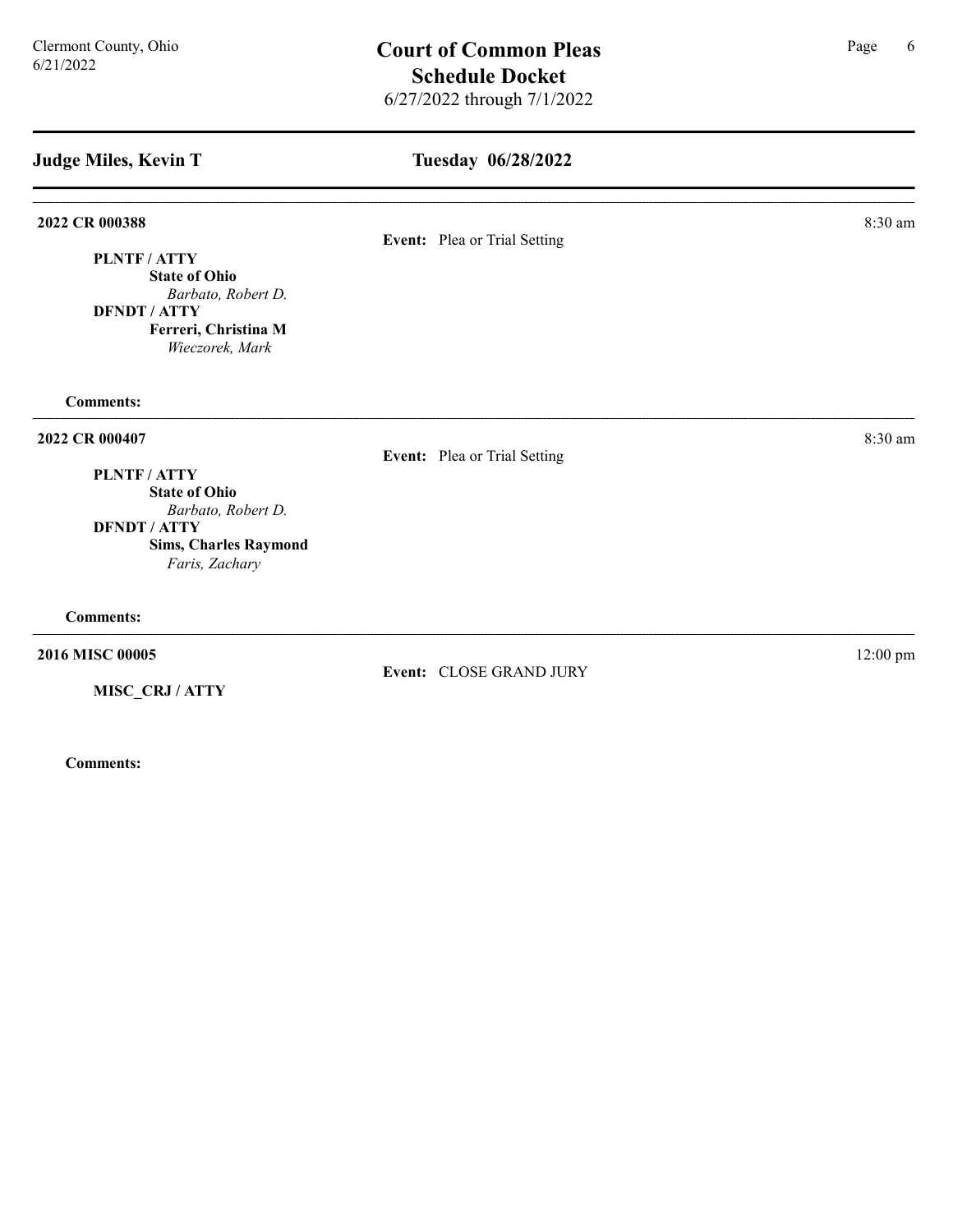Wednesday 06/29/2022 Judge Miles, Kevin T **2018 CR 000134** 8:30 am **8.30 am** Event: Sentencing on Community Control Violation PLNTF / ATTY State of Ohio Barbato, Robert D. DFNDT / ATTY Curles, John D Campbell, Richard R Comments: w/22 CR 42 **2020 CR 000465** 8:30 am **8:30 am** Event: Sentencing PLNTF / ATTY State of Ohio Barbato, Robert D. DFNDT / ATTY Gay, Aaron Eugene Campbell, Richard R Comments: w/20 CR 608 **2020 CR 000608** 8:30 am **8:30 am** Event: Sentencing PLNTF / ATTY State of Ohio Barbato, Robert D. DFNDT / ATTY Gay, Aaron E Campbell, Richard R Comments: w/20 CR 465 **2020 CR 001071** 8:30 am **8.30 am** Event: Community Control Violation PLNTF / ATTY State of Ohio Barbato, Robert D. DFNDT / ATTY Gaghan, Michael James Lewis, Elizabeth Comments: w/22 CR 98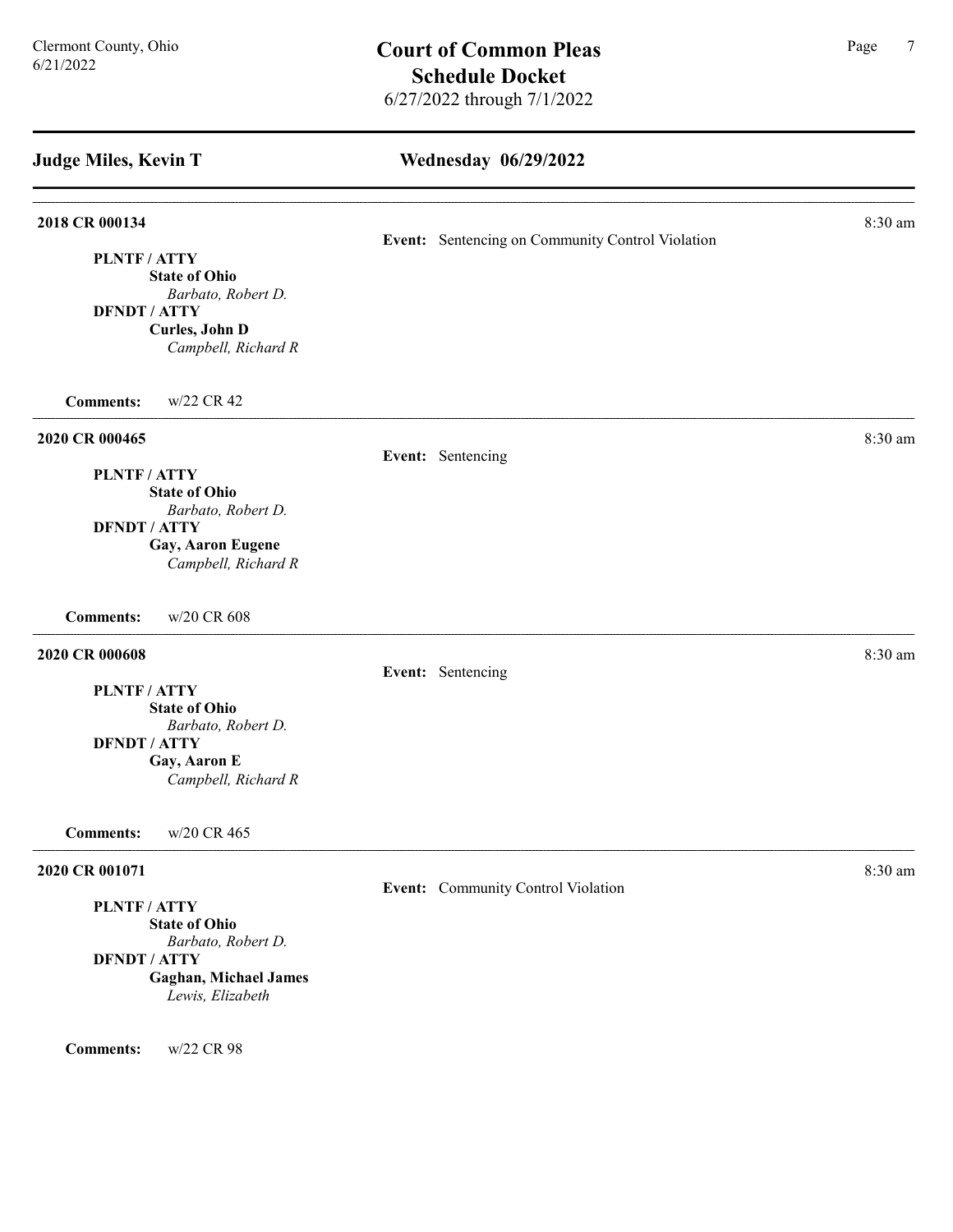### Wednesday 06/29/2022

# 2021 CR 000256 8:30 am **8** Event: Plea or Trial Setting PLNTF / ATTY State of Ohio Barbato, Robert D. DFNDT / ATTY Mullins, Stephanie Lynn Campbell, Richard R Comments: 2021 CR 000522 8:30 am Event: Sentencing PLNTF / ATTY State of Ohio Barbato, Robert D. DFNDT / ATTY Magee, Jessica Campbell, Richard R Comments: **2021 CR 000851** 8:30 am **8:30 am** Event: Plea or Trial Setting PLNTF / ATTY State of Ohio Barbato, Robert D. DFNDT / ATTY Pandy, Dustin W Campbell, Richard R Comments: 2021 CR 000873 8:30 am and 2021 CR 000873 Event: Plea or Trial Setting PLNTF / ATTY

State of Ohio Barbato, Robert D. DFNDT / ATTY Reiser, Rhonda Awadallah, Firas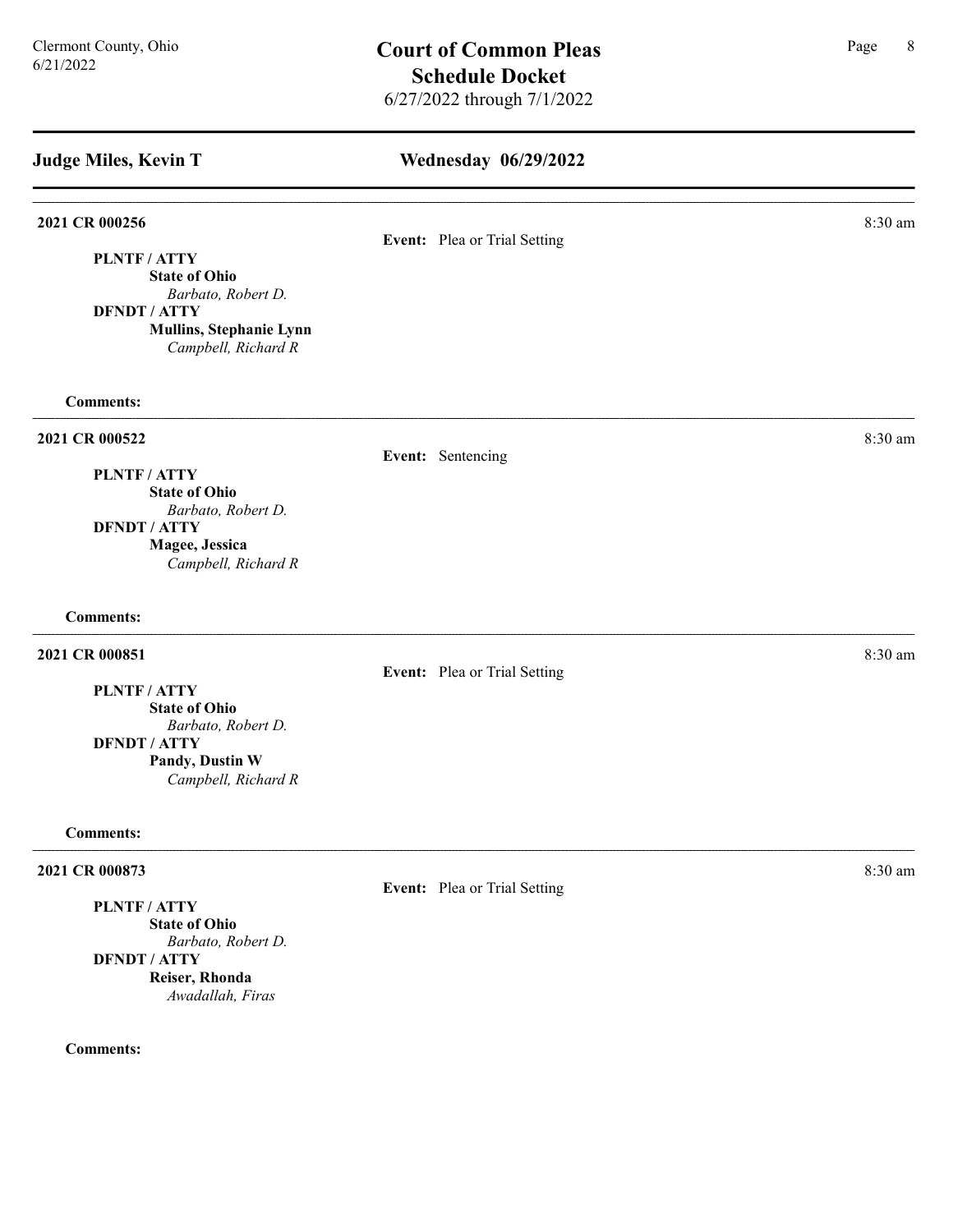| <b>Judge Miles, Kevin T</b>                                                                                                | <b>Wednesday 06/29/2022</b>  |         |  |  |
|----------------------------------------------------------------------------------------------------------------------------|------------------------------|---------|--|--|
| 2022 CR 000042<br>PLNTF / ATTY                                                                                             | Event: Plea or Trial Setting | 8:30 am |  |  |
| <b>State of Ohio</b><br>Barbato, Robert D.<br><b>DFNDT / ATTY</b><br><b>Curles, John Douglas</b><br>Campbell, Richard R    |                              |         |  |  |
| w/18 CR 134<br><b>Comments:</b>                                                                                            |                              |         |  |  |
| 2022 CR 000098                                                                                                             | Event: Plea or Trial Setting | 8:30 am |  |  |
| PLNTF / ATTY<br><b>State of Ohio</b><br>Barbato, Robert D.<br><b>DFNDT / ATTY</b><br>Gaghan, Michael J<br>Lewis, Elizabeth |                              |         |  |  |
| w/20 CR 1071<br><b>Comments:</b>                                                                                           |                              |         |  |  |
| 2022 CR 000120<br>PLNTF / ATTY                                                                                             | Event: Plea or Trial Setting | 8:30 am |  |  |
| <b>State of Ohio</b><br>Barbato, Robert D.<br><b>DFNDT / ATTY</b><br>Colmar, Jeffrey<br>Campbell, Richard R                |                              |         |  |  |
| <b>Comments:</b>                                                                                                           |                              |         |  |  |
| 2022 CR 000150                                                                                                             | Event: Plea or Trial Setting | 8:30 am |  |  |
| PLNTF / ATTY<br><b>State of Ohio</b><br>Barbato, Robert D.                                                                 |                              |         |  |  |
| <b>DFNDT / ATTY</b><br><b>Mayberry, Robert</b><br>Campbell, Richard R                                                      |                              |         |  |  |
| <b>Comments:</b>                                                                                                           |                              |         |  |  |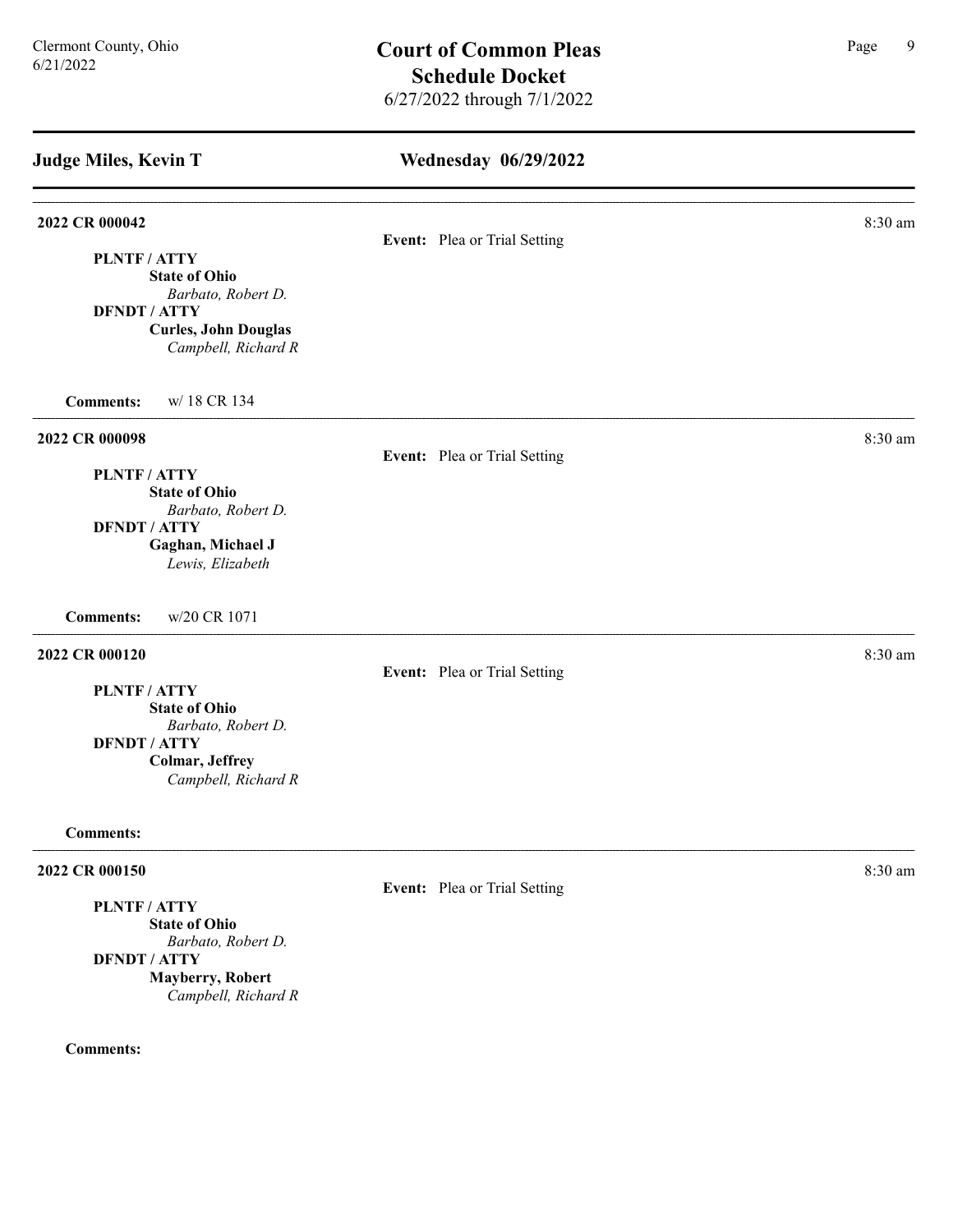### Wednesday 06/29/2022

2022 CR 000266 8:30 am

Event: Report

PLNTF / ATTY State of Ohio Barbato, Robert D.

DFNDT / ATTY Haynes, Eric Ohlin

Campbell, Richard R

Comments: (RE: Competency)

#### **2022 CR 000481** 8:30 am **8:30 am**

Event: Pre-Trial

DFNDT / ATTY

Freeman, Christopher W Campbell, Richard R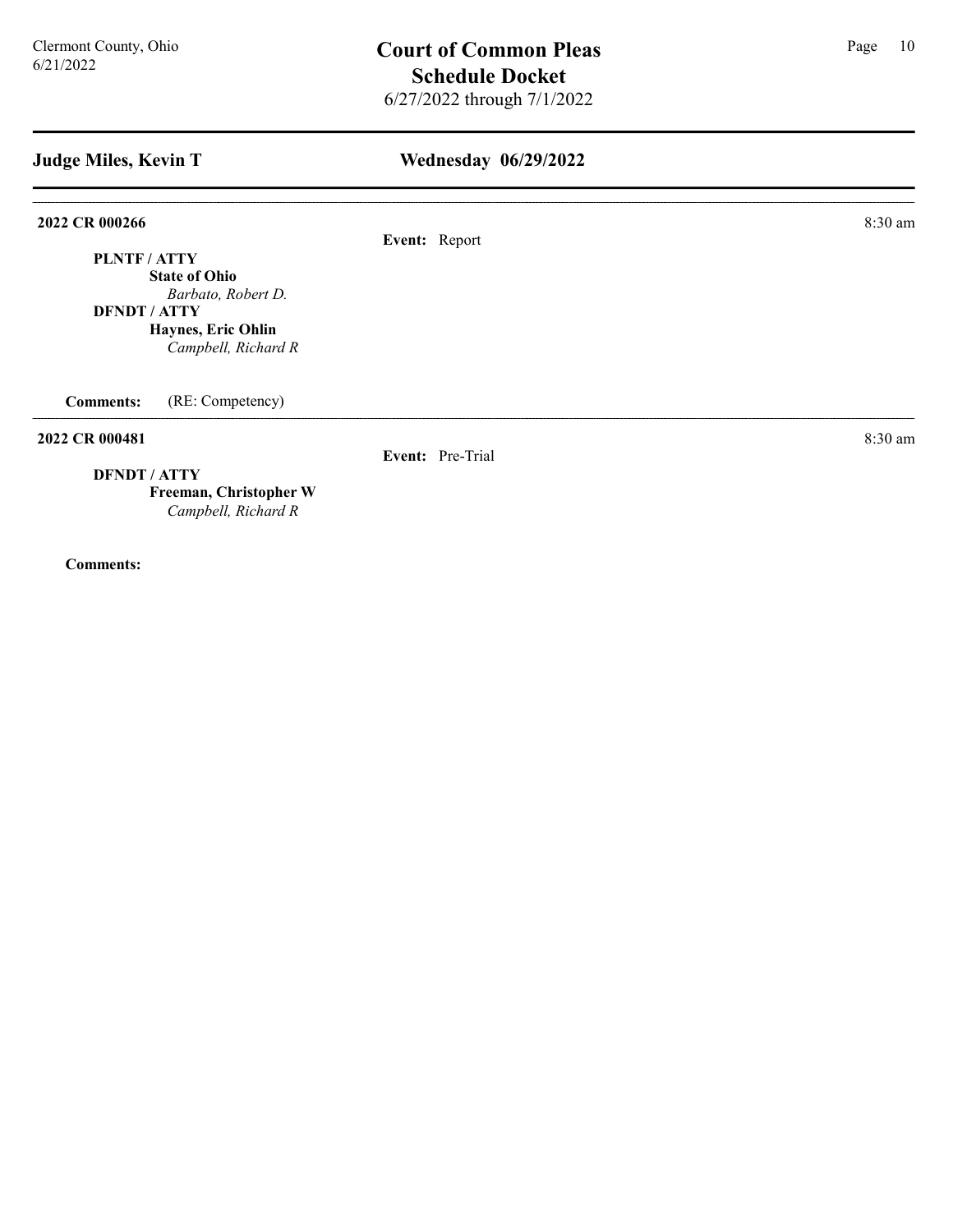### Thursday 06/30/2022

#### **2018 CR 000555** 8:30 am **8:30 am**

#### Event: Disposition Hearing

PLNTF / ATTY State of Ohio

Barbato, Robert D.

DFNDT / ATTY

Clontz, Donnie Wayne Montgomery, Katherine Lynn

Comments:

#### 2019 CR 000693 8:30 am

Event: Community Control Violation

#### PLNTF / ATTY

State of Ohio Barbato, Robert D.

### DFNDT / ATTY

Stephens, Bobbie Jo Montgomery, Katherine Lynn

Comments: \* w/cases 19 cr 886 & 20 cr 244

### **2019 CR 000886** 8:30 am **8:30 am**

Event: Community Control Violation

PLNTF / ATTY

State of Ohio Barbato, Robert D.

### DFNDT / ATTY

Stephens, Bobbie Jo Montgomery, Katherine Lynn

Comments: \* w/cases 19 cr 693 & 20 cr 244

#### **2019 CR 001220** 8:30 am **8.30 am**

### PLNTF / ATTY

State of Ohio Barbato, Robert D. DFNDT / ATTY Barnes, Erica Nicole Humbert, Mark A

Comments: w/20 CR 415

#### Event: Community Control Violation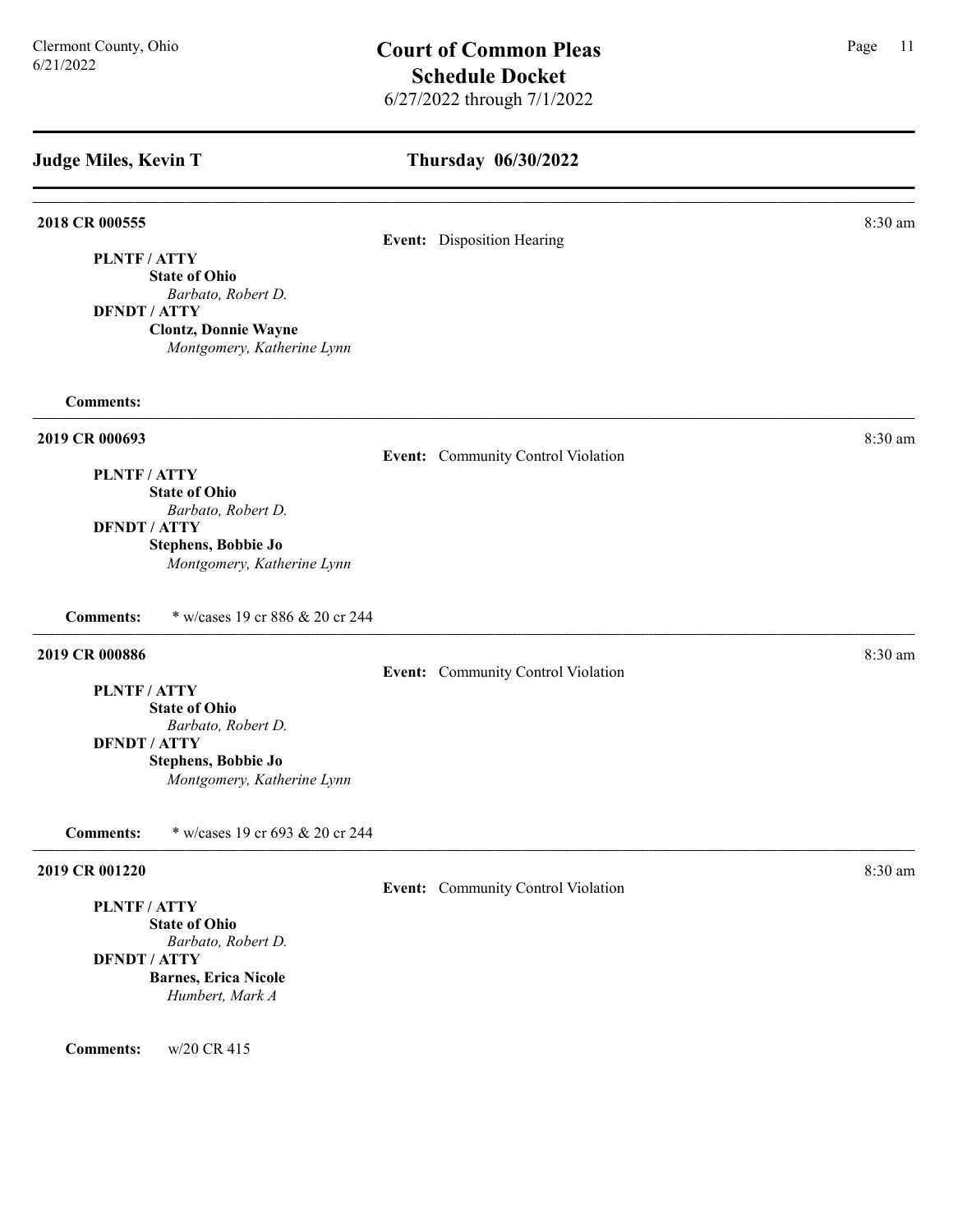#### Thursday 06/30/2022

# **2020 CR 000244** 8:30 am **8.30 am** Event: Community Control Violation PLNTF / ATTY State of Ohio Barbato, Robert D. DFNDT / ATTY Stephens, Bobbie Jo Montgomery, Katherine Lynn Comments: \* w/cases 19 cr 693 & 19 cr 886 **2020 CR 000415** 8:30 am **8.30 am** Event: Community Control Violation PLNTF / ATTY State of Ohio Barbato, Robert D. DFNDT / ATTY Barnes, Erica Nicole Humbert, Mark A Comments: w/19 CR 1220 **2021 CR 000008** 8:30 am **8:30 am** Event: Sentencing on Community Control Violation PLNTF / ATTY State of Ohio Barbato, Robert D. DFNDT / ATTY Heiny, Jason Michael Montgomery, Katherine Lynn Comments: **2021 CR 000195** 8:30 am **8:30 am** Event: Sentencing PLNTF / ATTY State of Ohio Barbato, Robert D. DFNDT / ATTY

Gibson, Jonathan Wade Campbell, Richard R

Comments: w/21 CR 871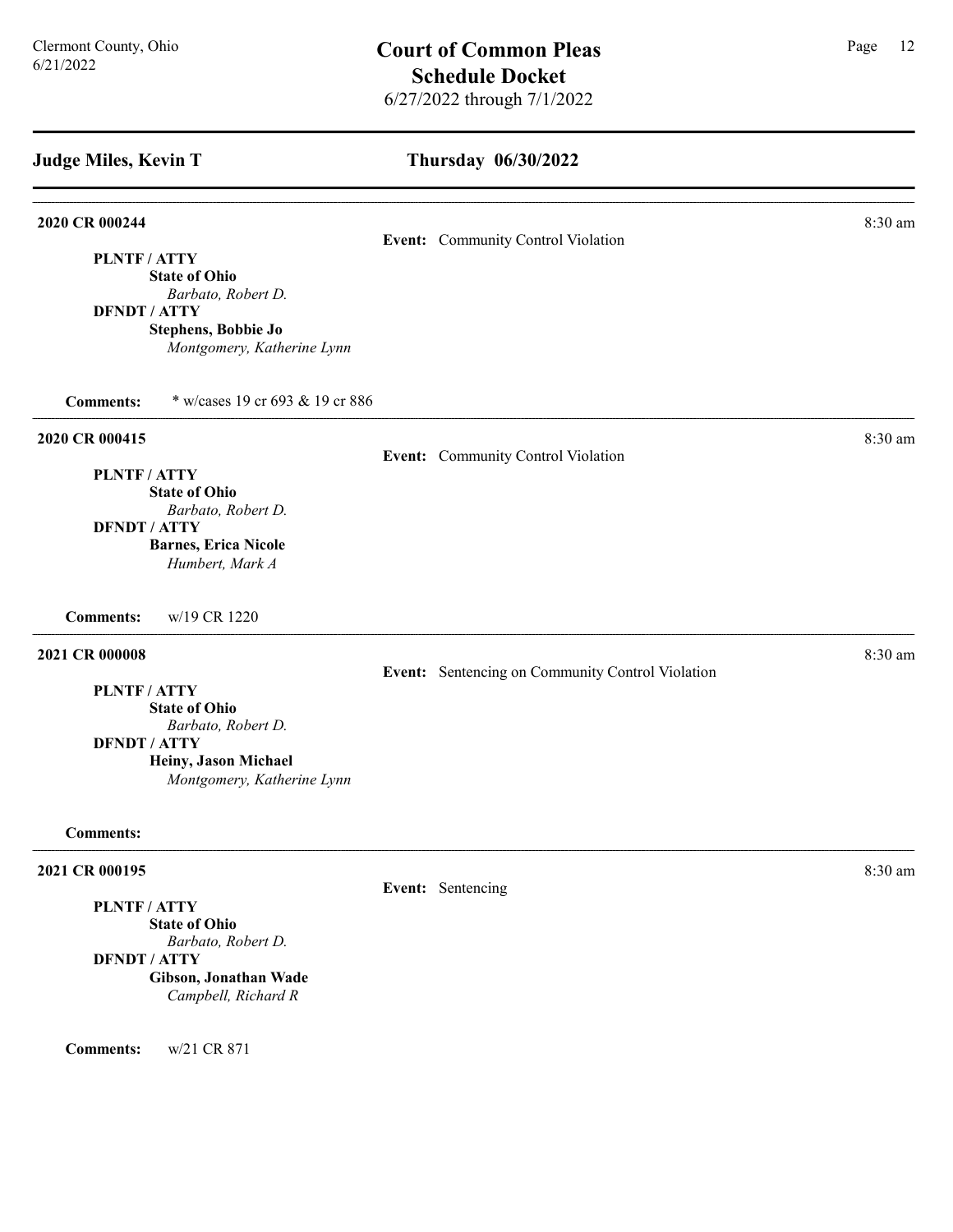# Thursday 06/30/2022 Judge Miles, Kevin T 2021 CR 000265 8:30 am Event: Pre-Trial PLNTF / ATTY State of Ohio Barbato, Robert D. DFNDT / ATTY Hayes, Roxanne Barbara Comments: 2021 CR 000550 8:30 am Event: Sentencing PLNTF / ATTY State of Ohio Barbato, Robert D. DFNDT / ATTY Marsh, Christopher Alan Herking, Robert A Comments: **2021 CR 000871** 8:30 am **8:30 am** Event: Sentencing PLNTF / ATTY State of Ohio Barbato, Robert D. DFNDT / ATTY Gibson, Jonathan Wade Campbell, Richard R Comments: w/21 CR 195 **2021 CR 001006** 8:30 am **8** Event: Sentencing PLNTF / ATTY State of Ohio Barbato, Robert D. DFNDT / ATTY Pritchard, William Jay Allen, Michael K Comments: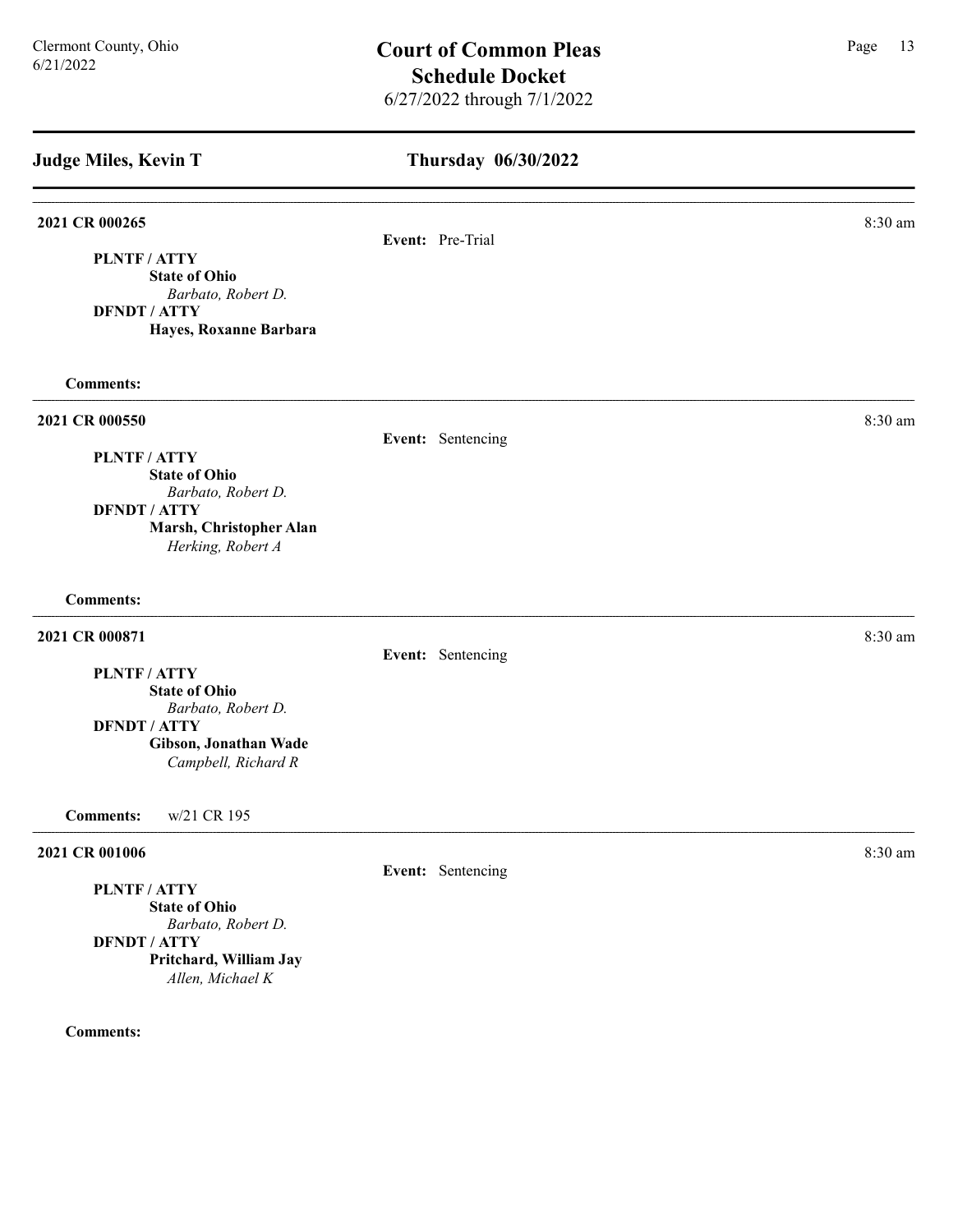### Thursday 06/30/2022

#### 2022 CR 000287 8:30 am

PLNTF / ATTY State of Ohio

DFNDT / ATTY Martin, Michael J

Comments:

#### 2022 CR 000396 9:00 am 2022 CR 000396

Event: Plea or Trial Setting

Event: CLOSE GRAND JURY

PLNTF / ATTY

State of Ohio Barbato, Robert D. DFNDT / ATTY

Mcclendon, Christopher Everett Flessa, John H

Comments:

2016 MISC 00005 12:00 pm

MISC\_CRJ / ATTY

Comments:

Barbato, Robert D.

Campbell, Richard R

Event: Pre-Trial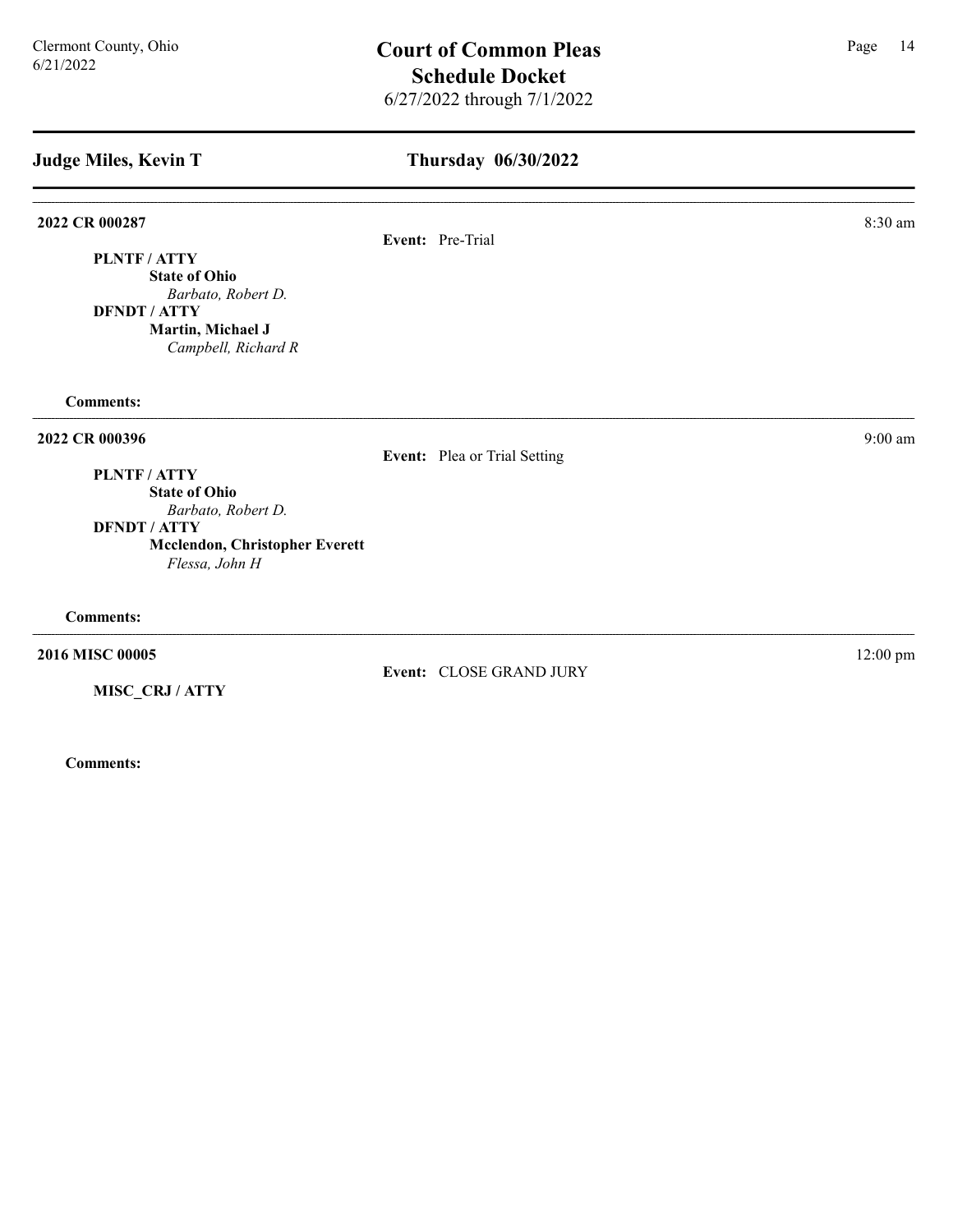PLNTF / ATTY

#### Friday 07/1/2022

**2019 CVE 00706** 8:15 am **8:16** 

Event: Case Management Conference

US Bank National Association Fornash, Ellen L DFNDT / ATTY Ducolon, Michael Ducolon, Brittney United States of America Horwitz, Matthew J

Comments:

#### 2020 CVH 00593 8:30 am

Event: Hearing on Entry

PLNTF / ATTY Stevens, Elizabeth A Allen, Eric P

DFNDT / ATTY

Bender, Joseph Samuel Dearbaugh, William C Ohio Department of Medicaid Mathews, S Mark

Comments:

#### **2020 CVD 00312** 8:50 am **8.12**

PLNTF / ATTY Combs, Brenda Ivan, Katherine E DFNDT / ATTY Dualite Inc Brill, Jennifer M Hunter, Nicole R Mccloud, Stephanie Bond, Dianna K

Comments:

Event: Hearing on Entry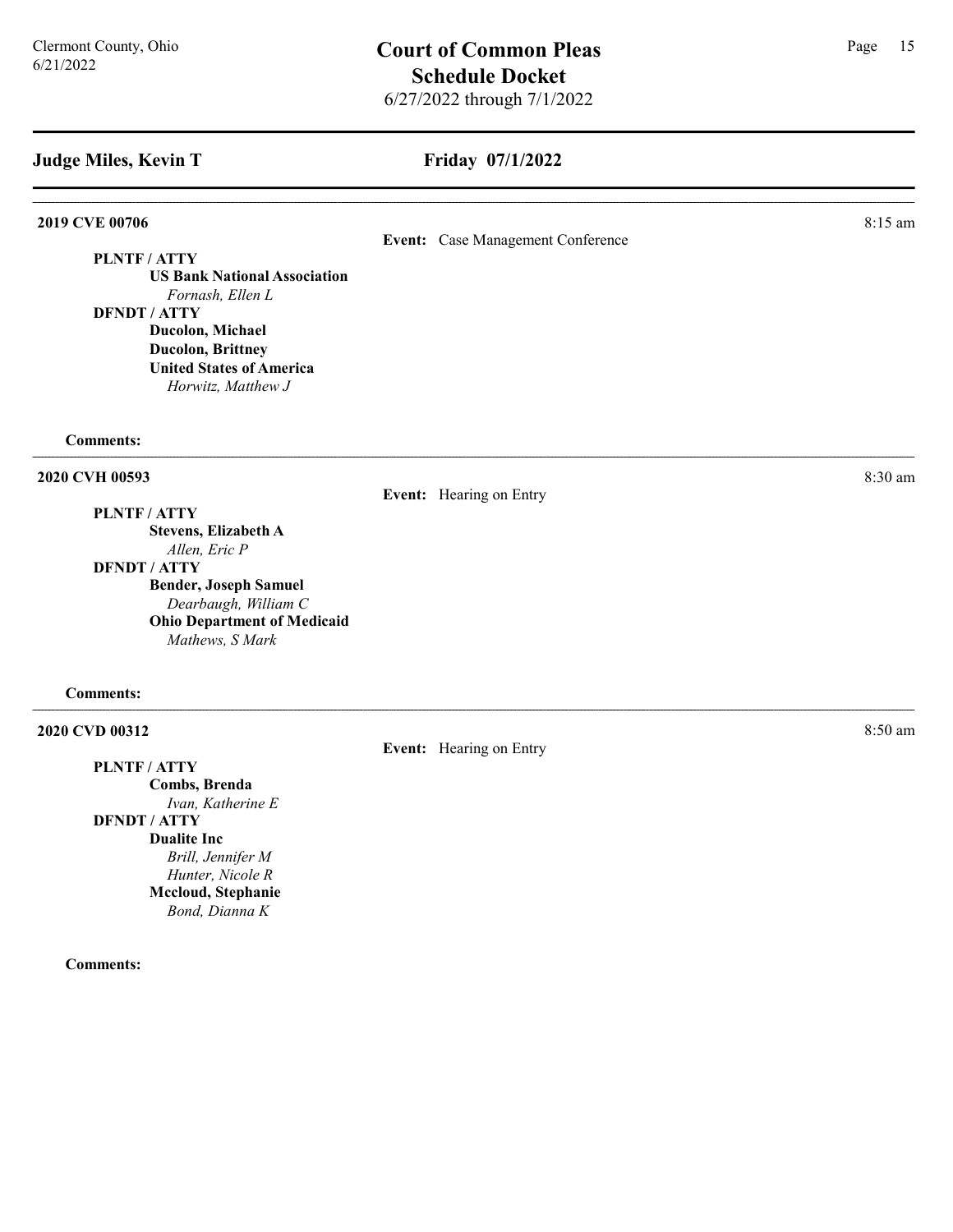### Friday 07/1/2022

| 2021 CVC 00640 |                             |                          | $9:00$ am |
|----------------|-----------------------------|--------------------------|-----------|
|                |                             | Event: Status Conference |           |
|                | PLNTF / ATTY                |                          |           |
|                | Preece, Jeffrey M           |                          |           |
|                | Rudolph, Glenn              |                          |           |
|                | Preece, Angela M            |                          |           |
|                | Rudolph, Glenn              |                          |           |
|                | <b>DFNDT / ATTY</b>         |                          |           |
|                | Kobmann, Cynthia G          |                          |           |
|                | Dauber, Eric L              |                          |           |
|                | Kobmann, Charles Gary       |                          |           |
|                | Neus, Christopher N         |                          |           |
|                | Ruddell II, Barry           |                          |           |
|                | <b>Bachelier, Jerry C</b>   |                          |           |
|                | Dauber, Eric L              |                          |           |
|                | <b>Bachelier, Candace G</b> |                          |           |
|                | Dauber, Eric L              |                          |           |
|                | Mayhugh, Carol J            |                          |           |
|                | Mitchell, Nicole A          |                          |           |
|                | Kobmann, Craig G            |                          |           |
|                | Ruddell II, Barry           |                          |           |
|                | Selis, Tracy B              |                          |           |
|                | Trimble, J Mark             |                          |           |
|                |                             |                          |           |

#### Comments:

#### 2021 CVH 01037 9:10 am

### PLNTF / ATTY Discover Bank

Keck, Jill A DFNDT / ATTY Gossett, Charles T

### Comments:

### 2021 CVH 01153 9:20 am

PLNTF / ATTY

Keybank NA Keck, Jill A DFNDT / ATTY Friedman, Douglas B

#### Comments:

Event: Case Management Conference

### Event: Case Management Conference